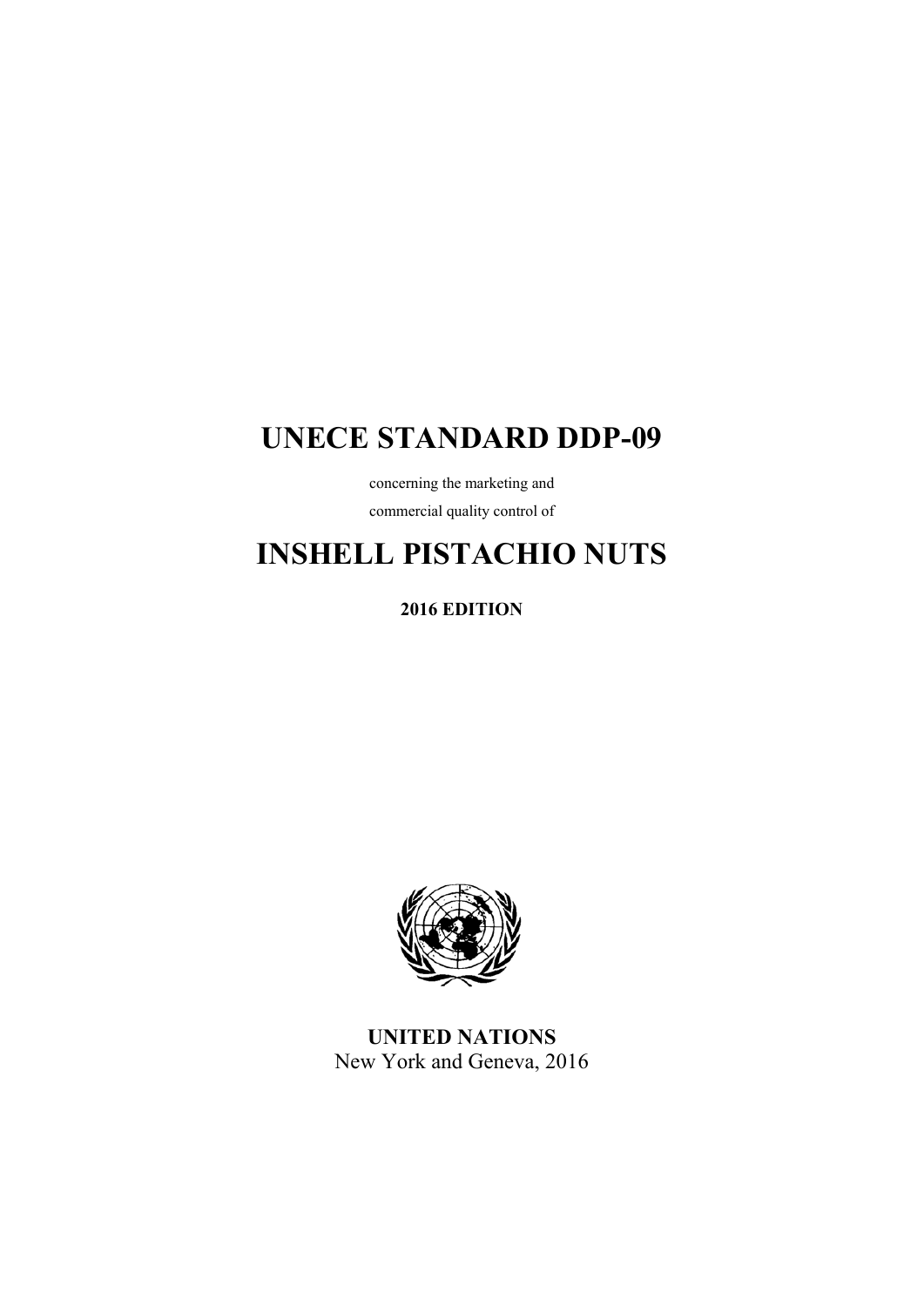#### **NOTE**

#### **Working Party on Agricultural Quality Standards**

The commercial quality standards developed by the United Nations Economic Commission for Europe (UNECE) Working Party on Agricultural Quality Standards help facilitate international trade, encourage high-quality production, improve profitability and protect consumer interests. UNECE standards are used by Governments, producers, traders, importers and exporters, and other international organizations. They cover a wide range of agricultural products, including fresh fruit and vegetables, dry and dried produce, seed potatoes, meat, cut flowers, eggs and egg products.

Any member of the United Nations can participate, on an equal footing, in the activities of the Working Party. For more information on agricultural standards, please visit our website http://www.unece.org/trade/agr/welcome.html.

The new Standard for Inshell Pistachio Nuts is based on document ECE/CTCS/WP.7/2016/10 reviewed and adopted by Working Party at its seventy-second session.

The designations employed and the presentation of the material in this publication do not imply the expression of any opinion whatsoever on the part of the United Nations Secretariat concerning the legal status of any country, territory, city or area or of its authorities, or concerning the delimitation of its frontiers or boundaries. Mention of company names or commercial products does not imply endorsement by the United Nations.

All material may be freely quoted or reprinted, but acknowledgement is requested.

Please contact us at the following address with any comments or enquiries:

 Agricultural Standards Unit Economic Cooperation and Trade Division United Nations Economic Commission for Europe Palais des Nations CH-1211 Geneva 10, Switzerland E-mail: agristandards@unece.org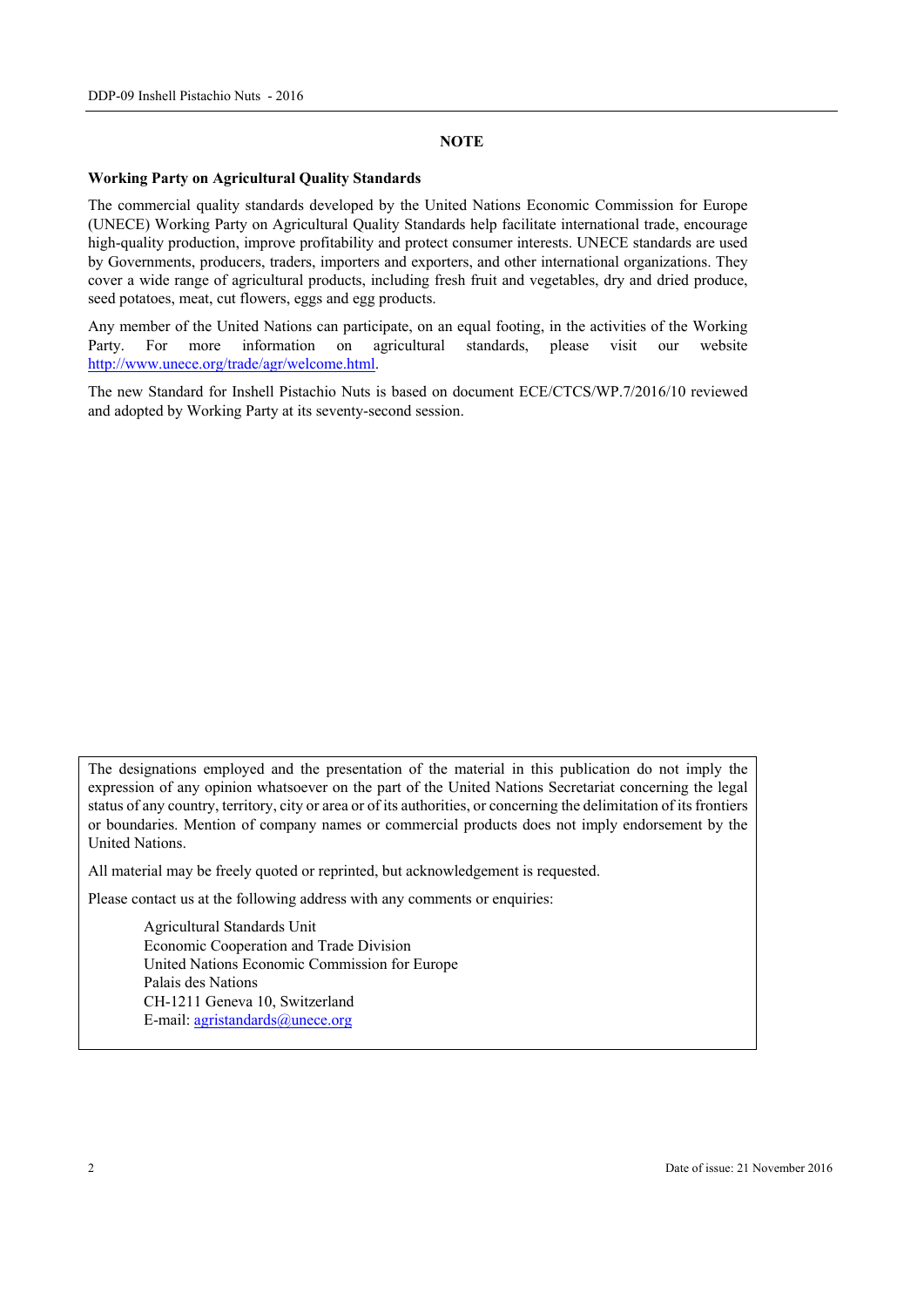# **UNECE Standard DDP-09 concerning the marketing and commercial quality control of Inshell Pistachio Nuts**

### **I. Definition of produce**

This standard applies to inshell pistachio nuts free from outer husks, of varieties (cultivars) grown from Pistachio (*Pistacia vera* L.*)* intended for direct consumption or for food when intended to be mixed with other products for direct consumption without further processing. This Standard does not apply to inshell pistachio nuts that are processed by salting, sugaring, flavouring, or roasting or for industrial processing.

### **II. Provisions concerning quality**

The purpose of the standard is to define the quality requirements of inshell pistachios at the export control stage, after preparation and packaging.

However, if applied at stages following export, the holder shall be responsible for observing the requirements of the standard. The holder/seller of products not in conformity with this standard may not display such products or offer them for sale, or deliver or market them in any other manner.

#### **A. Minimum requirements 1**

In all classes, subject to the special provisions for each class and the tolerances allowed, inshell pistachio nuts must display the following characteristics:

The shell must be:

- Intact; however, slight superficial damage and partially open pistachio nuts are not considered as a defect provided the kernel is physically protected
- Clean; practically free of any visible foreign matter including residues of adhering husk or dirt affecting in aggregate more than 10.0 per cent of the total shell surface;
- Free from blemishes, areas of discoloration or spread stains in pronounced contrast with the rest of the shell affecting in aggregate more than 25.0 per cent of the surface of the shell;

The shells of inshell pistachio nuts must show no trace of hulling.

The kernel must be:

- Free from rancidity;
- Sufficiently developed
- Free from blemishes, areas of discoloration or spread stains in pronounced contrast with the rest of the kernel affecting in aggregate more than 25.0 per cent of the surface of the kernel;

<sup>&</sup>lt;sup>1</sup> Definitions of terms and defects are listed in annex III of the Standard Layout – Recommended terms and definition of defects for standards of dry (Inshell Nuts and Nut Kernels) and dried produce http://www.unece.org/trade/agr/standard/dry/StandardLayout/StandardLayoutDDP\_e.pdf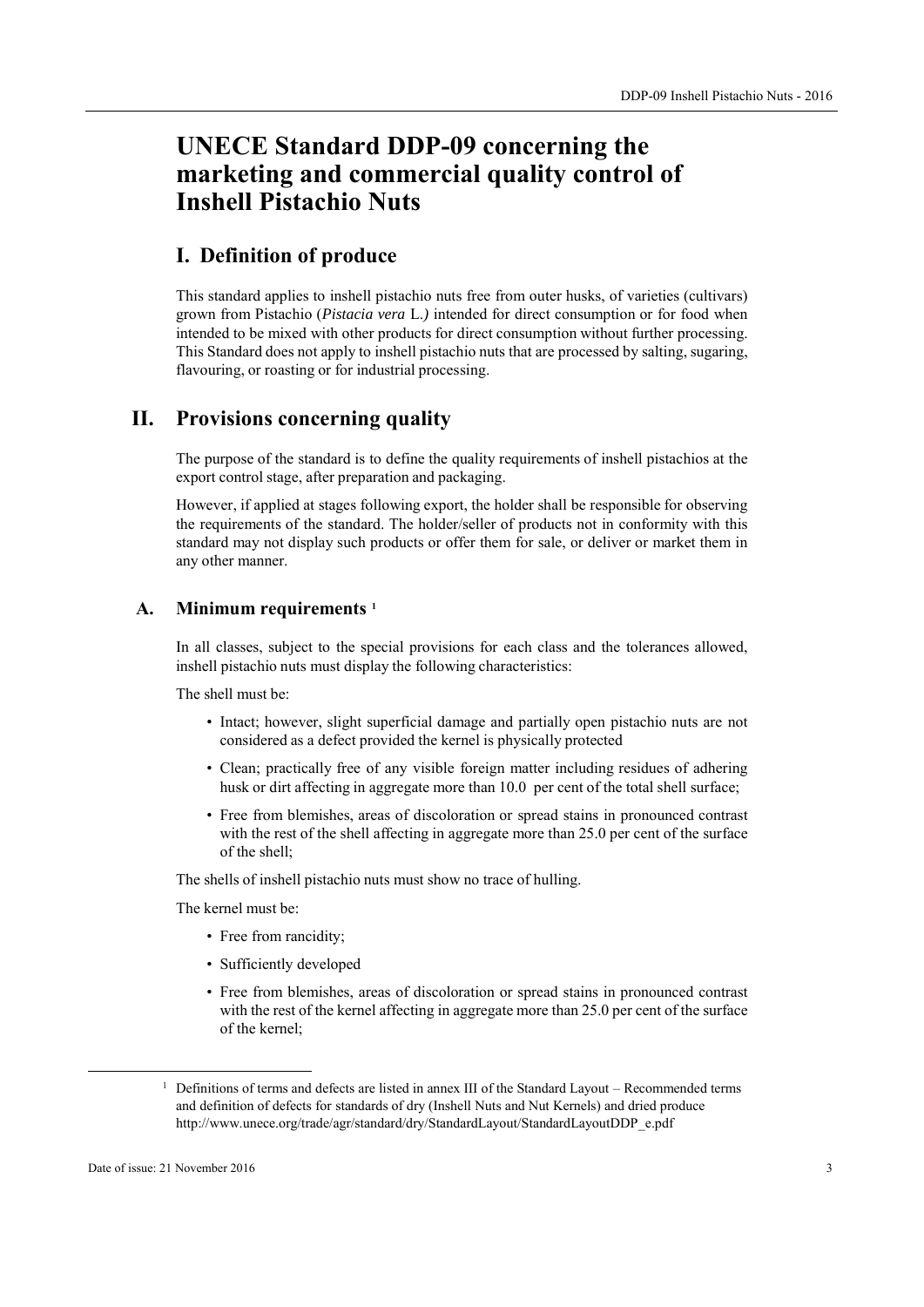The whole produce (shell and kernel) must be:

- Sound; produce affected by rotting or deterioration such as to make it unfit for consumption is excluded;
- Free from mould filaments visible to the naked eye;
- Free from living pests whatever their stage of development;
- Free from damage caused by pests including the presence of dead insects and/or mites, their debris or excreta;
- Free of abnormal external moisture:
- Free of foreign smell and/or taste.

The condition of the inshell pistachio nuts should be such as to enable them:

- To withstand transportation and handling
- To arrive in satisfactory condition at the place of destination.

#### **B. Moisture content 2**

Inshell pistachio nuts shall have a moisture content not exceeding 6.5 per cent.3

#### **C. Classification**

In accordance with the defects allowed in Section "IV Provisions Concerning Tolerances"

Inshell pistachio nuts are classified into the following classes:

"Extra" Class, Class I and Class II.

The defects allowed must not affect the general appearance of the produce as regards quality, keeping quality and presentation in the package.

## **III. Provisions concerning sizing**

Sizing is mandatory for Extra Class and Class I and optional for Class II.

Inshell pistachio nuts may be sized by number of nuts per ounce or per 100 grams or by screening based on diameter.

When size is determined by the number of inshell pistachio nuts per ounce or per 100 grams the following table applies as a guide, other size ranges are permitted and must be labelled accordingly:

<sup>2</sup> The moisture content is determined by one of the methods given in Annex II of the Standard Layout – determination of Moisture content for dry produce (nuts) – http://www.unece.org/fileadmin/DAM/trade/agr/standard/dry/StandardLayout/StandardLayoutDDP\_e .pdf. The laboratory reference method shall be used in cases of dispute 3 Reservation by the Netherlands and the United Kingdom for a maximum level of 6.0 per cent

moisture.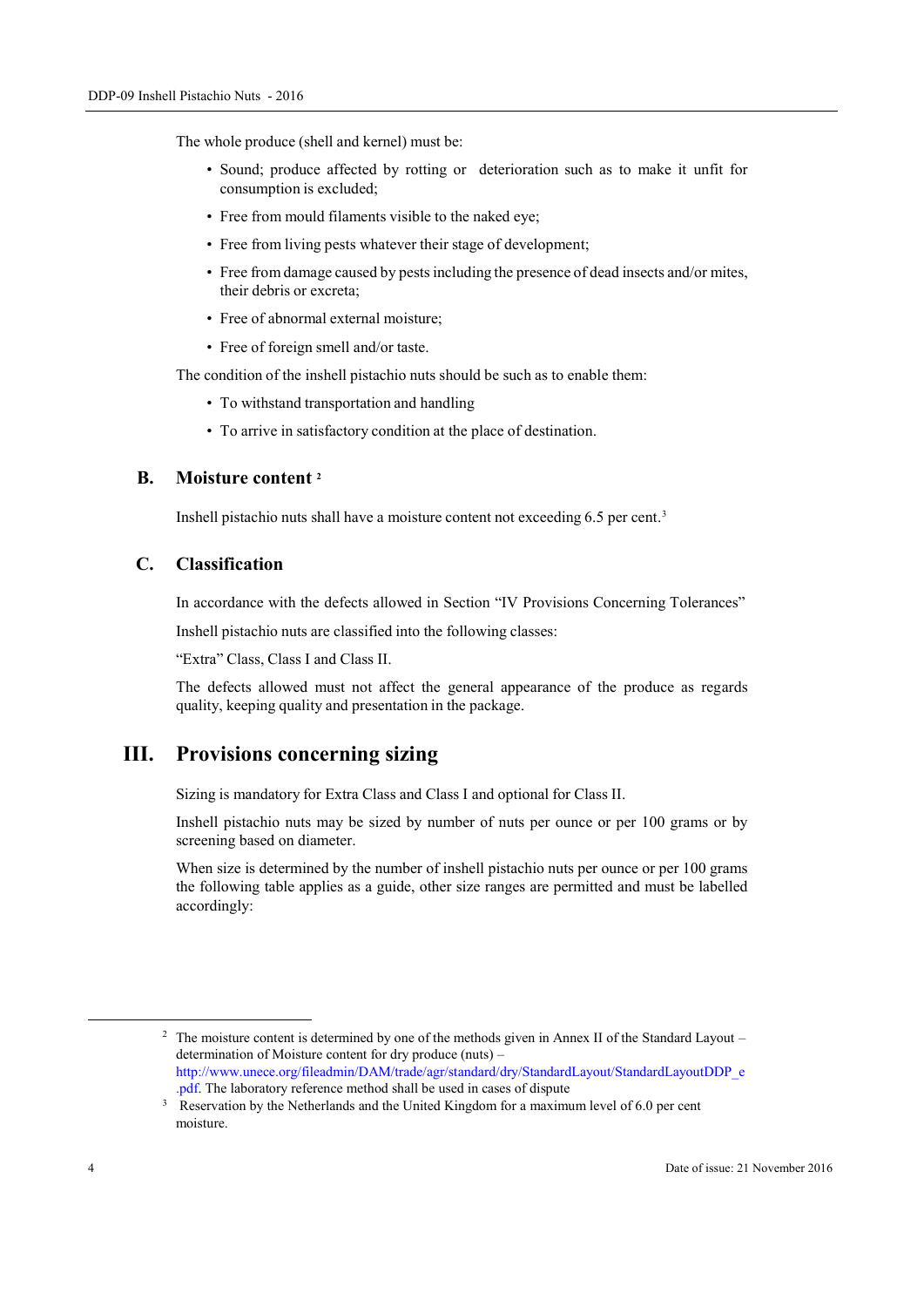| Number of pistachio nuts per ounce | Number of pistachio nut per 100 grams |  |  |
|------------------------------------|---------------------------------------|--|--|
| Less than 20                       | Less than 71                          |  |  |
| $20 - 24$                          | 71-85                                 |  |  |
| 24-28                              | 85-99                                 |  |  |
| 28-32                              | 99-113                                |  |  |
| More than 32                       | More than 113                         |  |  |

Broken nuts and blanks or empty nuts shall not be used in determining counts.

When sized, inshell pistachio nuts shall be fairly uniform size. It means that, in a representative sample, the weight of 10 per cent, by count, of the largest pistachio nuts shall not exceed 1.50 times the weight of 10 per cent, by count, of the smallest pistachio nuts.

Screened (or weighed) inshell pistachio nuts mean inshell pistachio nuts whose number is over or under a stated figure per ounce or per 100 grams.

# **IV. Provisions concerning tolerances**

Tolerances in respect of quality and size shall be allowed in each lot for produce not satisfying the requirements of the class indicated.

#### **A. Quality tolerances**

|                                                                                                      | Tolerances allowed<br>Percentage of defective<br>fruit by [weight or count] |                |          |
|------------------------------------------------------------------------------------------------------|-----------------------------------------------------------------------------|----------------|----------|
| Defects allowed                                                                                      | Extra                                                                       | Class I        | Class II |
| (a) Total tolerances for shells no satisfying the<br>minimum requirements,<br>of which no more than: | 5                                                                           | 10             | 15       |
| Dark stained shells exceeding 25 per cent<br>of the shell surface                                    | $\overline{2}$                                                              | 3              | 4        |
| cracks and laterally split shells (among<br>naturally opened)                                        | 3                                                                           | 6              | 10       |
| cracks and laterally split not on the suture<br>(in case of mechanically opened)                     | 10                                                                          | 10             | 10       |
| unsplit shells                                                                                       | $\overline{c}$                                                              | 3              | 5        |
| adhering hull and blemishes                                                                          | 1                                                                           | $\overline{4}$ | 5        |
| Total tolerances for kernels not<br>(b)<br>satisfying the minimum requirements,                      | 3                                                                           | 6              | 12       |
| not fully developed, shrivelled and<br>stained kernels                                               | 3                                                                           | 6              | 10       |
| rancid, decay, having a foreign<br>smell or taste,                                                   | 1                                                                           | $\overline{c}$ | 3        |
| damaged by pests                                                                                     | 1                                                                           | 2              | 2        |
| mould                                                                                                | 0,5                                                                         | 0,5            | 1        |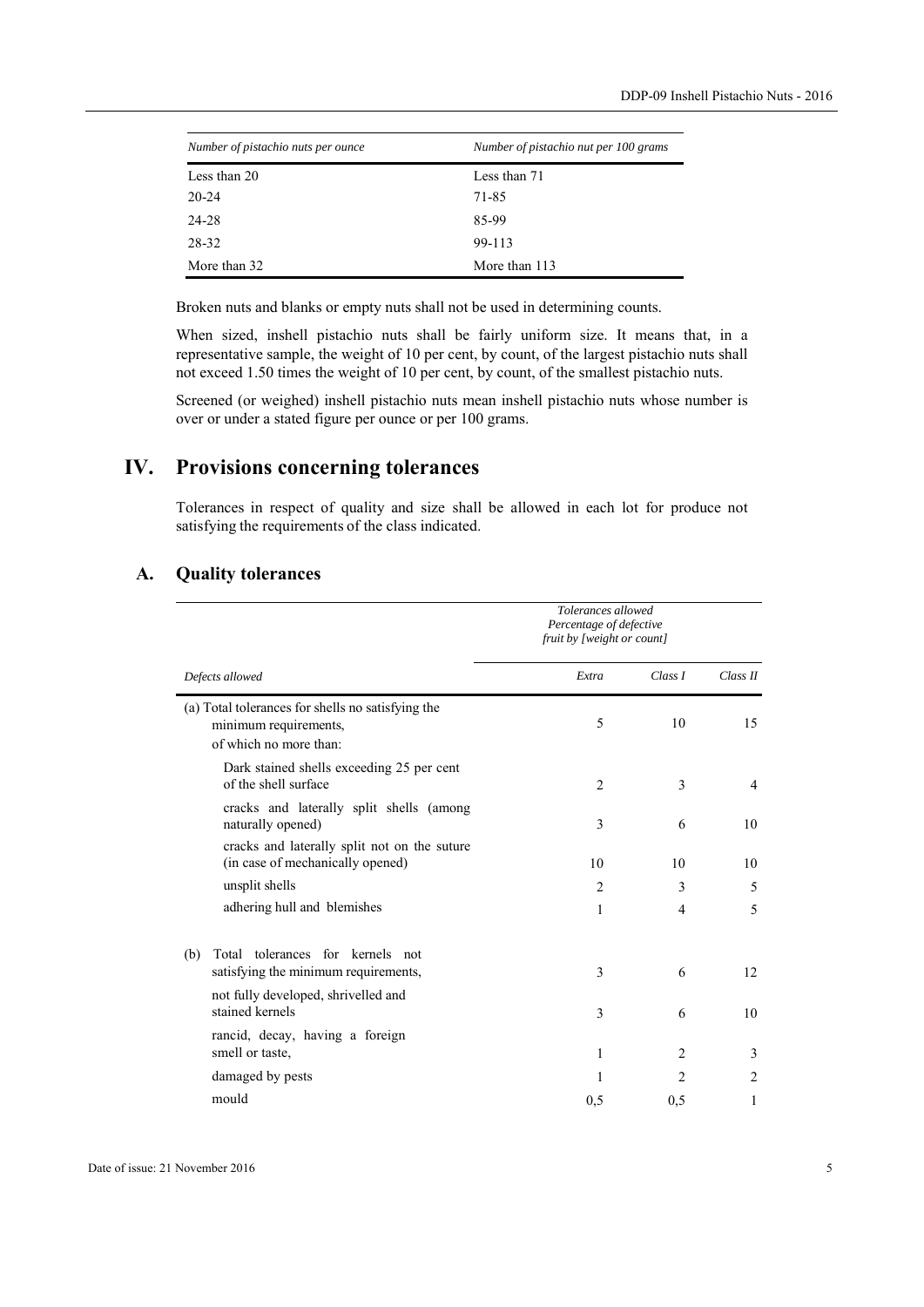|                                                                      | Tolerances allowed<br>Percentage of defective<br>fruit by [weight or count] |                |                |
|----------------------------------------------------------------------|-----------------------------------------------------------------------------|----------------|----------------|
| Defects allowed                                                      | Extra                                                                       | Class I        | Class II       |
| empty nuts/blanks                                                    |                                                                             | $\mathfrak{D}$ | $\overline{4}$ |
| living pests                                                         | $\Omega$                                                                    | $\theta$       | $\Omega$       |
| (c) For produce not conforming to the size<br>indicated, in total    | 10                                                                          | 10             | 10             |
| (d) Tolerances for other defects<br>Loose shells and shell fragments | $\mathcal{L}$                                                               | 4              | 6              |
| Extraneous matter including dust<br>and fragments of husk            | 0.2                                                                         | 0.2            | 0.2            |
| Foreign matter                                                       | 0.1                                                                         | 0.1            | 0.1            |
| Loose kernels                                                        | 4                                                                           | 5              | 6              |

# **V. Provisions concerning presentation**

#### **A. Uniformity**

The contents of each package must be uniform and contain only inshell pistachio nuts of the same origin, quality, crop year (if indicated), size (if sized) and variety or commercial type (if indicated).

The visible part of the contents of the package must be representative of its entire contents.

#### **B. Packaging**

Inshell pistachio nuts must be packed in such a way as to protect the produce properly.

The materials used inside the package must be clean and of a quality so as to avoid causing any external or internal damage to the produce. The use of materials, particularly of paper and stamps bearing trade specifications, is allowed, provided the printing or labelling has been done with non-toxic ink or glue.

Packages must be practically free of foreign matter in accordance with the table of tolerances in Section "IV Provisions concerning tolerances".

# **VI. Provisions concerning marking**

Each package4 must bear the following particulars in letters grouped on the same side, legibly and indelibly marked and visible from the outside:

<sup>&</sup>lt;sup>4</sup> Package units of produce pre-packed for direct sale to the consumer shall not be subject to these marking provisions but shall conform to national requirements. However, the markings referred to shall in any event be shown on the transport packaging containing such package units.